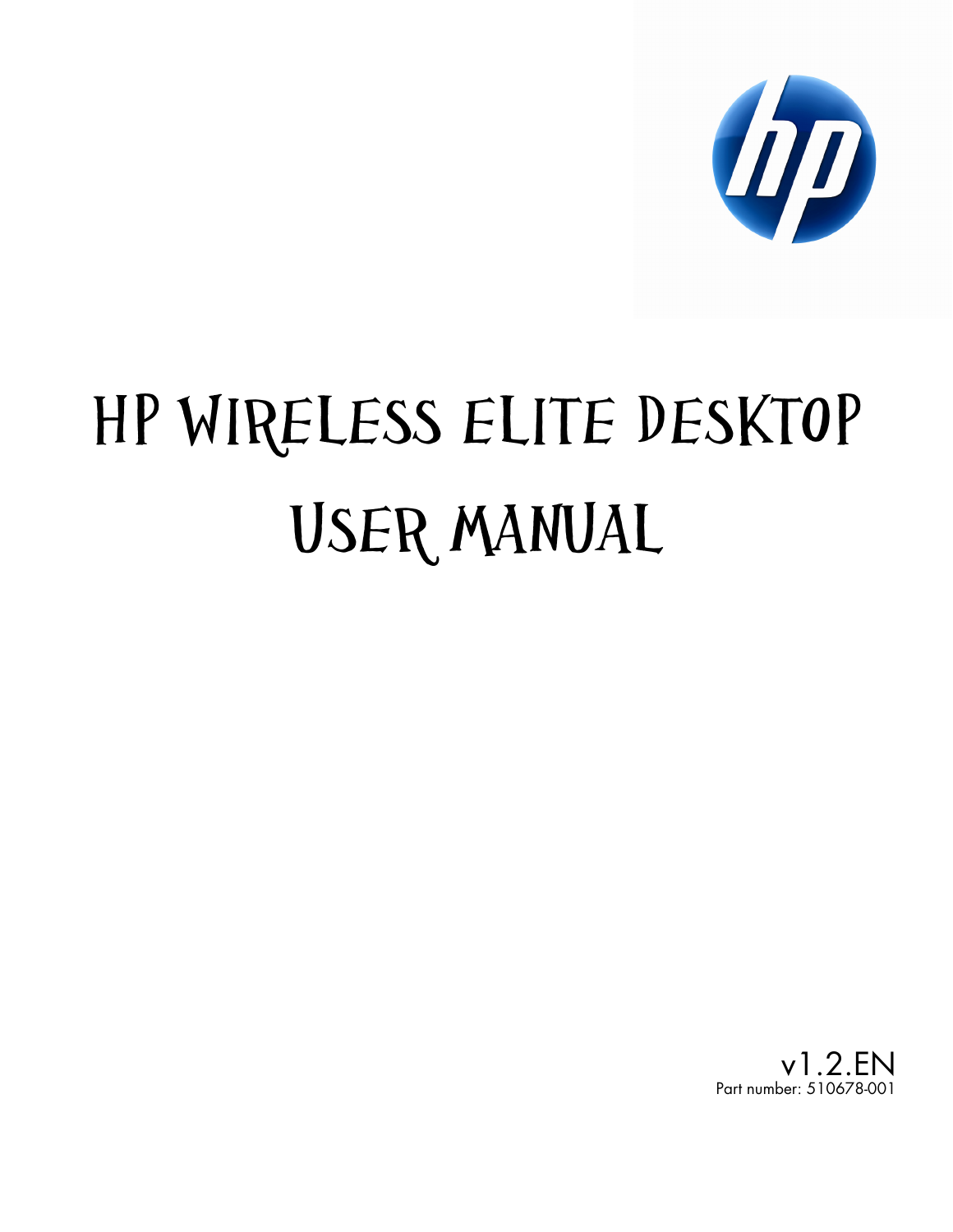## **Contents**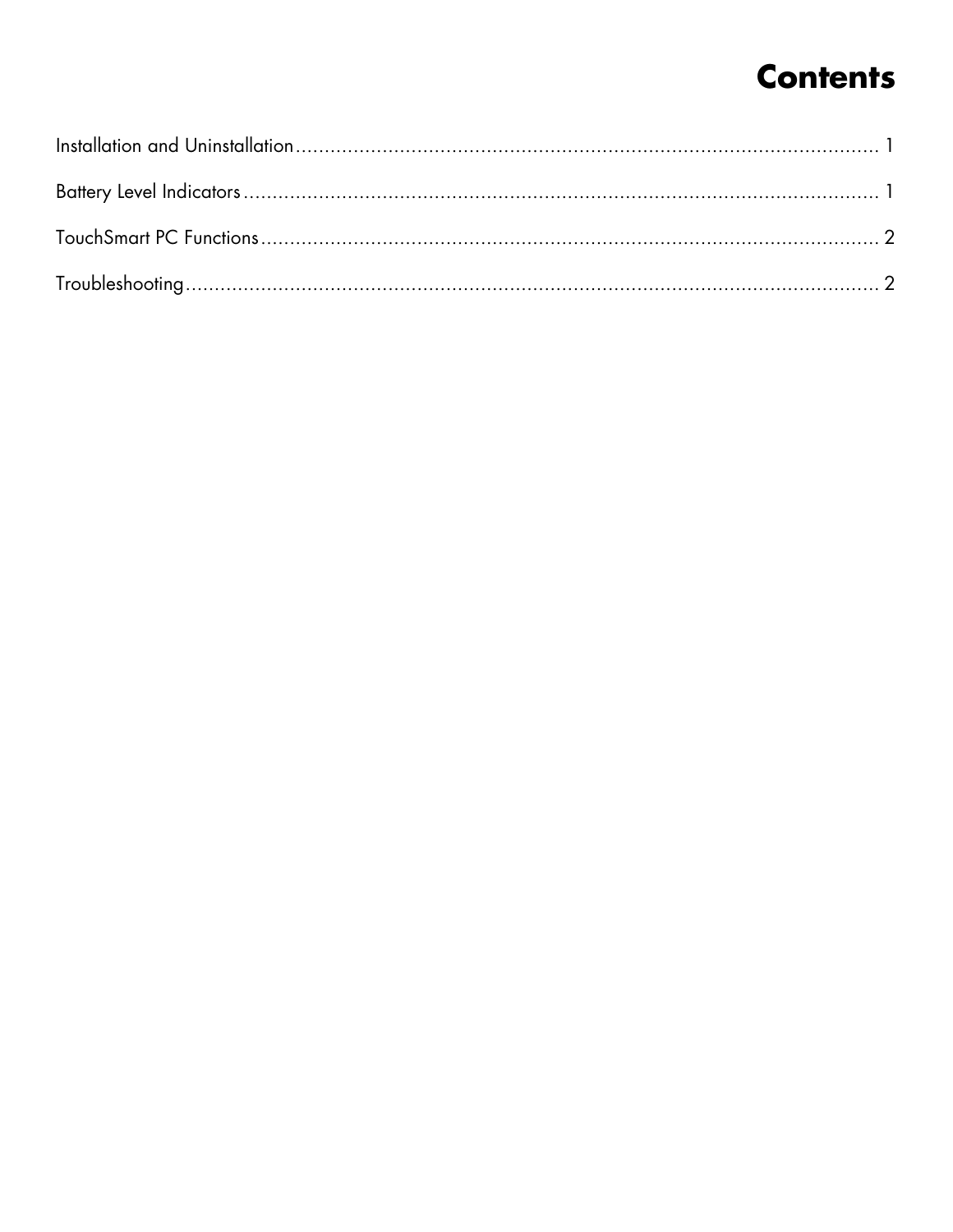# <span id="page-2-0"></span>**Installation and Uninstallation**

## **Installing the HP Wireless Elite Desktop**

- **1** Plug the receiver into an available USB port.
- **2** Insert the HP Wireless Elite Desktop Companion CD into the CD/DVD drive. Installation starts automatically and creates the **HP Wireless Elite Desktop** folder under **All Programs**. This folder contains the following:



#### **Uninstalling the HP Wireless Elite Desktop**

**1** Click **Start** > **All Programs** > **HP Wireless Elite Desktop** > **Uninstall HP Wireless Elite Desktop**.

**2** Follow the onscreen instructions.



## **Battery Level Indicators**

## **Displaying the Battery Level Indicators**

#### • Click **Start** > **All Programs** > **HP Wireless Elite Desktop** > **Keyboard Battery** or **Mouse Battery**.

The Keyboard Battery and Mouse Battery icons appear in the Windows System Tray (bottom right of the screen).



The following icons show you when to change the batteries in the mouse and keyboard:



70%~100% (Green) 70%~100% (Green)

40%~70% (Yellow) 40%~70% (Yellow)

0%~40% (Red) 0%~40% (Red)